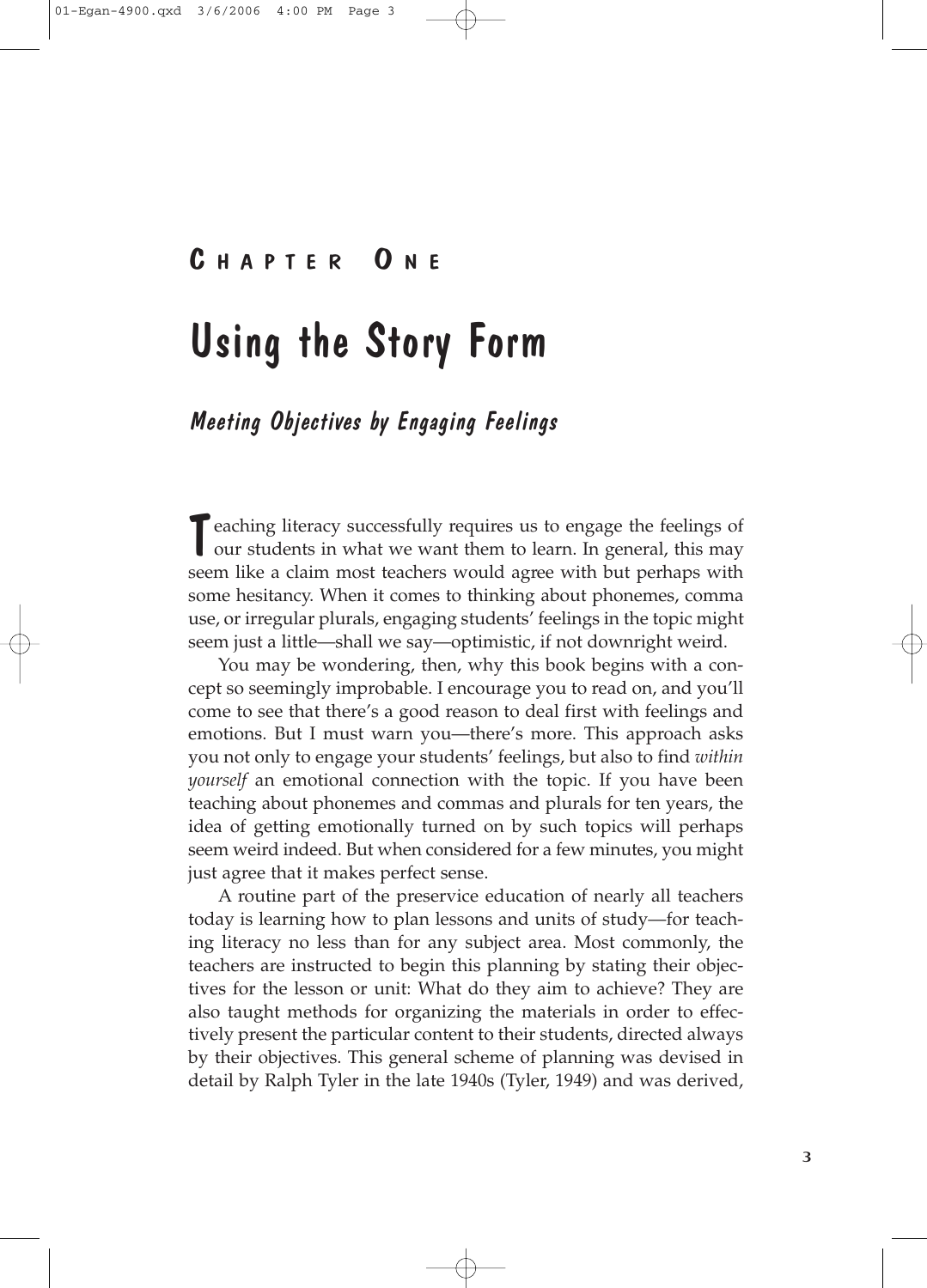according to the Tanners, from the earlier work of John Dewey (Tanner & Tanner, 1980).

It obviously makes sense to have clear objectives for one's teaching. But these strategies for planning teaching were derived initially from the procedures used in industrial processes for producing washing machines and automobiles (Callahan, 1962). The process went something like this:

- Design the final product—one's objective
- Organize the assembly line to construct the product bit by bit—one's methods
- Arrange supplies of the materials along the line—one's content
- Do testing to ensure that the product functions as planned one's evaluation

These strategies represent one of the earlier and subtler influences of the corporate and industrial world on education. While there is obviously nothing wrong with planning procedures that help teachers organize and teach curriculum material more efficiently, there is a problem if those procedures fail to take into account something vital about education.

One of the differences between producing knowledge in students and producing washing machines and automobiles in factories is that knowledge becomes part of the living minds of students. It becomes tied into the meanings students then bring to make sense of the world and of their experiences. Crucially, it becomes tied into their emotional and imaginative lives. If we want to design and plan teaching in such a way that the emotions and imagination of students are engaged, then we might be wise to consider an approach that puts these features in their proper, prominent place. Let's begin looking at some of the cognitive tools preliterate students use so that we can find alternative categories for planning teaching, from which we can construct planning frameworks to help with the job.

### **Stories and Feelings**

When we learn to speak a language, we gain not only the words and grammar but also an array of additional tools. One of the most pervasive is the story. Wherever we find oral language use, we also find stories. What is a story? What an odd question, in that everyone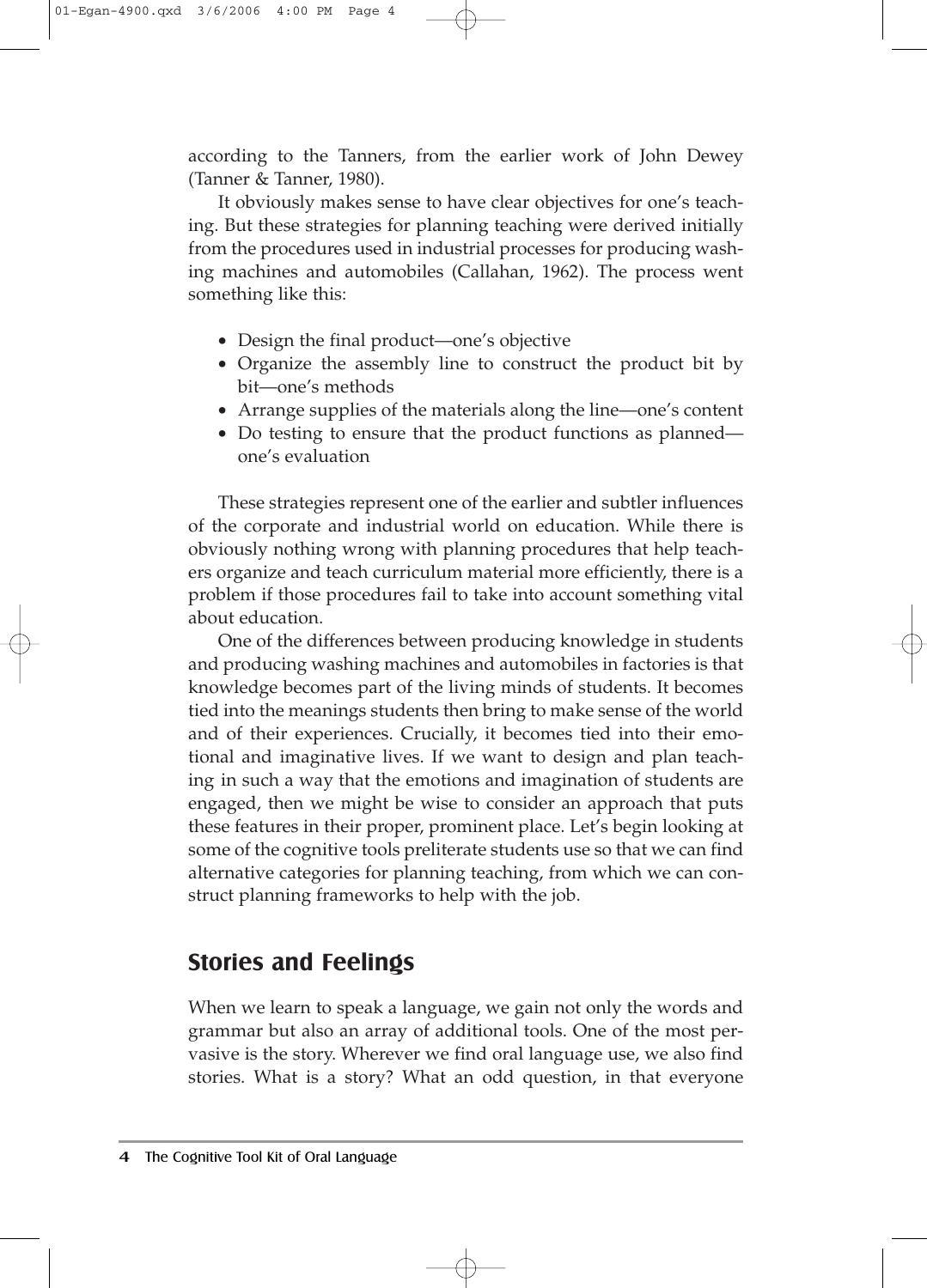knows what a story is: It's a narrative that has a beginning that usually sets up some kind of conflict, a middle that complicates it, and an ending in which the conflict is resolved. But that doesn't seem to be such a big deal—at least not big enough to explain why all human cultures have used stories, and nearly all oral cultures have used them as central to their religious lives.

If we look a little deeper, we can see why stories are universally used in all human cultures and why you and I use them all the time, even when we might not recognize we are using one of the most ancient and powerful of all cultural inventions.

#### **The Story Tool**

So what kind of "tool" is the story? Well, it's the kind of tool that enables you to understand how to feel about events. Stories shape experience and knowledge into forms that can uniquely establish their emotional meaning. Stories don't simply convey information and describe events, they also shape their contents so that we will feel good or bad, joyful or sorrowful, as we hear about them. No other form of language can do this.

If I were to tell you about Anna Davidson, a generous and skilled doctor, and added, "It was a hot day, and she dived into the water," you may feel a small pleasure for her. But when I further tell you "the water was crowded with hungry sharks," you may feel some regret or distress. The story could continue with the information that she was trying out a new shark repellant or trying to save a child who had fallen in the water. Your feelings about her diving into the water would change, depending on the subsequent events. You would know you had reached the end of the story when you knew how to feel about her diving in and about the other events. In this case, our feelings would also be significantly shaped by whether the doctor later had or was lunch.

Now think for a moment about television commercials. You know that the break for the ads comes during a show, partway through its story, when you remain in doubt about how you should feel about the events you have seen so far. Certainly there are conventional and stereotypical endings that help us know that the story is concluded, but primarily our emotions are what tell us the story has ended. That's why we can't program a computer to recognize a story as distinct from any other kind of narrative: It lacks the emotional equipment that would allow it to *feel* meaning.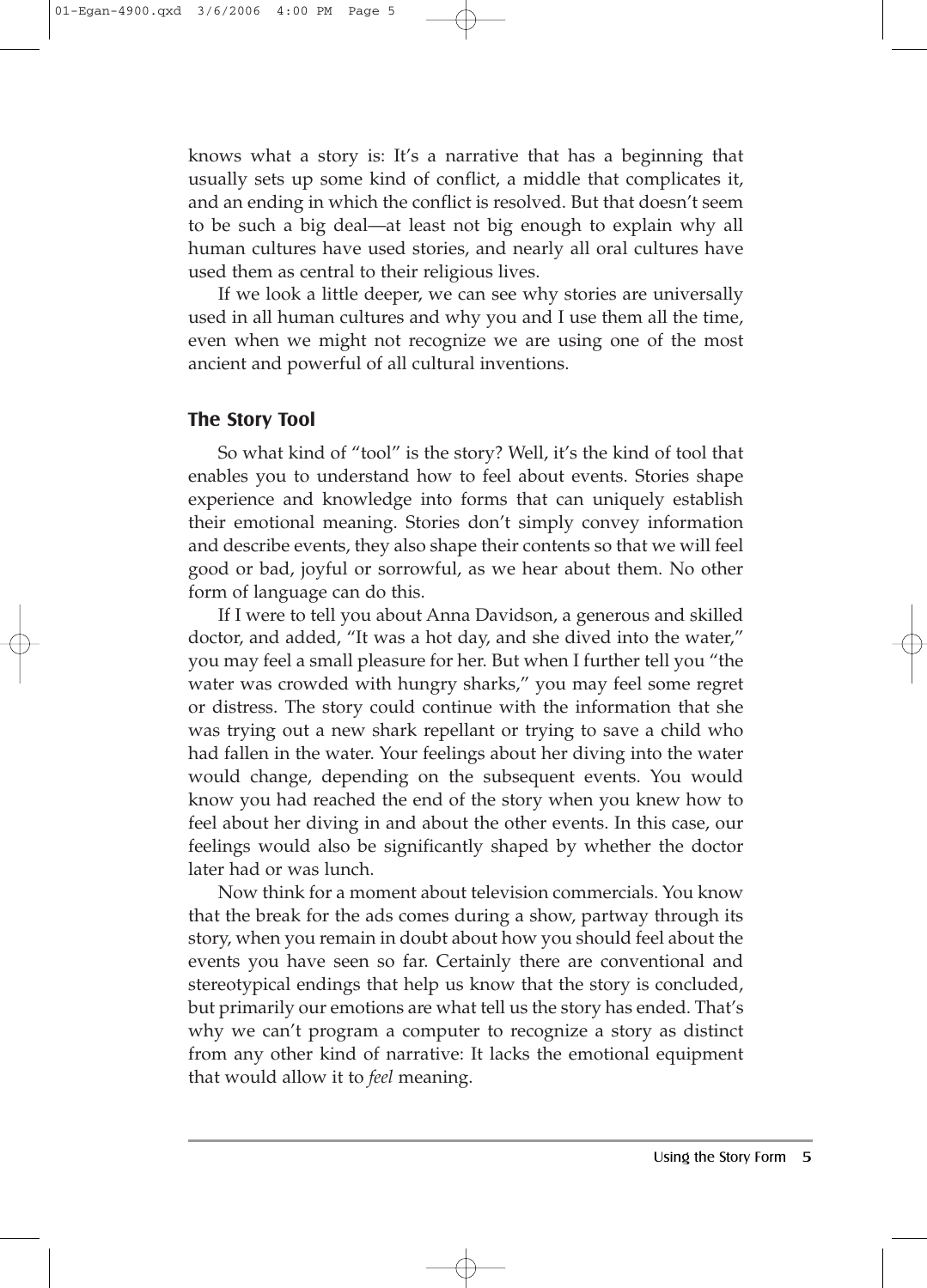#### **Using the Story Tool in a New Way**

When people write about the use of stories in teaching literacy, they most commonly refer to fictional stories and discuss the many ways that stories can be used and their great educational power. Here we bypass the use of fictional stories and literature—not because they don't matter, but because there are already many fine books about this topic. Instead, we'll focus on a different use of the story, although inevitably we'll also refer to some fictional stories.

The great power of the story, for the purposes of literacy instruction, is that it can shape content of any kind, true or fictional, into emotionally satisfying forms. When a father asks his daughter, "What's the story on the new soccer coach?" or a mother asks her son, "What's the story on the new teacher?" the parents are not asking their children to make up a fiction. They are asking them to select events from their experiences and shape them to bring out their emotional meaning, to help the parents know how to feel about the coach or the teacher. We constantly use the story form to shape events, to tell our friends about something that happened in the office or an adventure on holiday. This ability to narrate is a central human skill, and those who do it well have both a satisfying ability to clarify and sharpen meanings for themselves and important power in being able to convey information and meanings to others. This power can be greatly valued in all walks of life. It is one of the great skills of orality (the cognitive tool kit of people who live in oral cultures), and its development can lead to an enriched literacy. It is also one of the great skills that can make teachers effective in educating.

## **Stories in the Classroom**

For teachers, stories accomplish two important things simultaneously: Stories can communicate information very clearly and effectively, and they can engage the emotions of the students in the knowledge being learned. While the more general and powerful use of the story structure in planning and teaching will be seen in Part III, here we look at some smaller-scale ways in which we can bring stories into play.

#### **Storyfying Literacy Tasks**

There are endless ways the story can be integrated into teaching literacy. We'll begin with a very general use of the story, picking up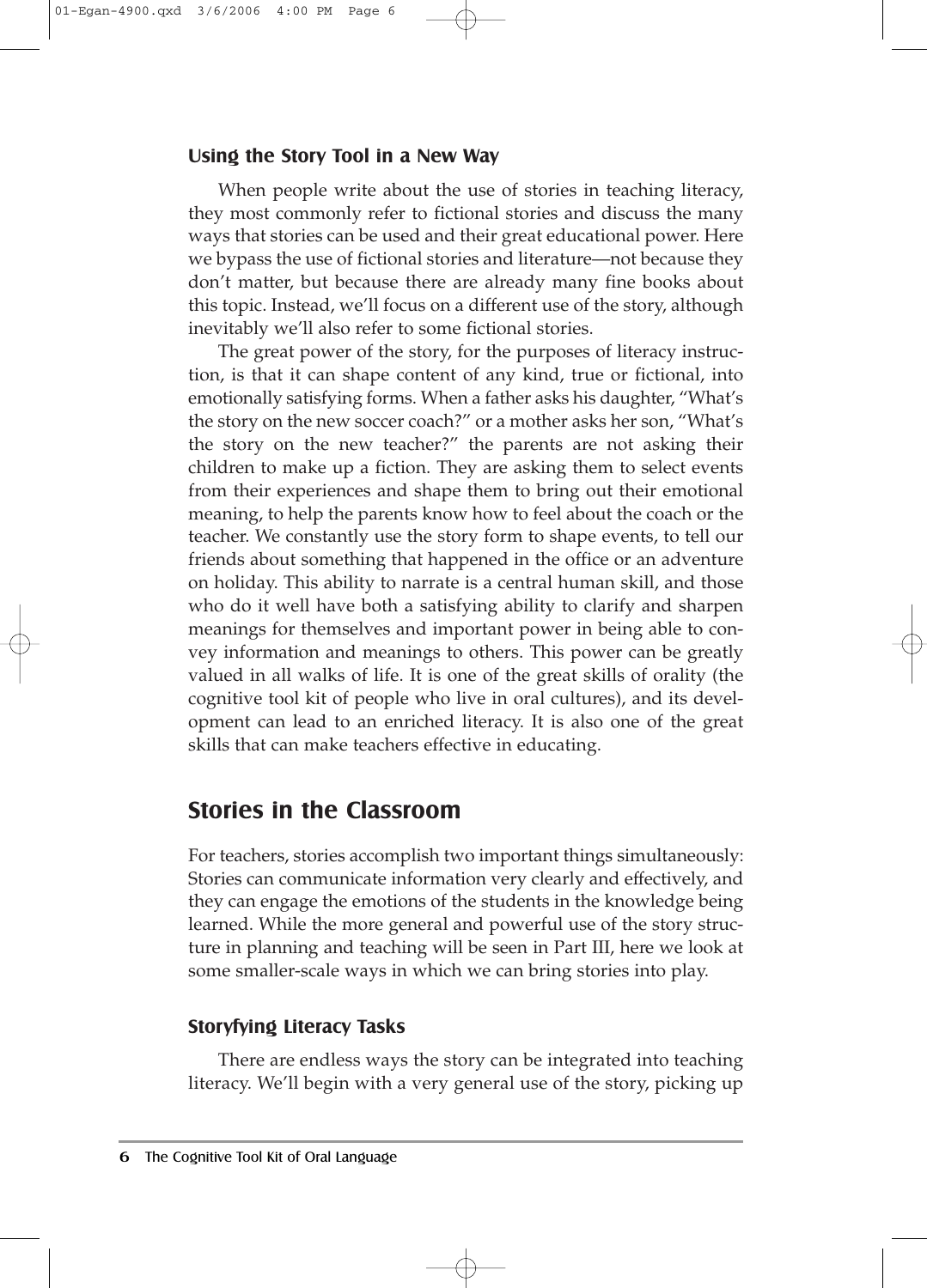from the idea of welcoming students to the wide community of readers and writers. Then, you'll see how even the most basic exercises can be made more meaningful and engaging by drawing on the story form.

It's helpful to start by telling students the true story of literacy itself, in which they are to become participants. The example that follows demonstrates one such way. Of course, both adults and children first coming to literacy instruction will have ideas about what literacy is and even how they will go about learning it. But few will know much about how literacy developed and reached the stage at which they will experience it.

#### Ms. Chou's Kindergarten Class

Ms. Chou started a kindergarten class in a very multiethnic neighborhood by talking about how people began writing as a way to keep a record of quantities. They would make an icon for one barrel, sack, or sheep, and two of the icons for two, and so on. Ms. Chou introduced the word *icon* and drew some examples on the board. The children seemed to grasp the concept easily, perhaps because of their exposure to computer icons.

The teacher then said she had made a different icon for each student in the class. She had drawn round bodies with stick arms and legs on the board, one for each child, in bright yellow, and had written the children's names under them. She then suggested that this system maybe wasn't such a good idea to help count. Because there were so many drawings to count, it would be just as easy to count the children each time anyone wanted to know how many there were. She then told them that long, long ago, people did make drawings like this on slates so they would know how many sheep they had. They could check days later to see whether they had lost any sheep or whether one might have been stolen.

Ms. Chou invented a shepherd named Tom who was worried he was losing sheep from his flock. Ms. Chou drew a very simple representation of a sheep:



She told the children that Tom got some slates and drew an icon like this for each sheep, all twenty of them.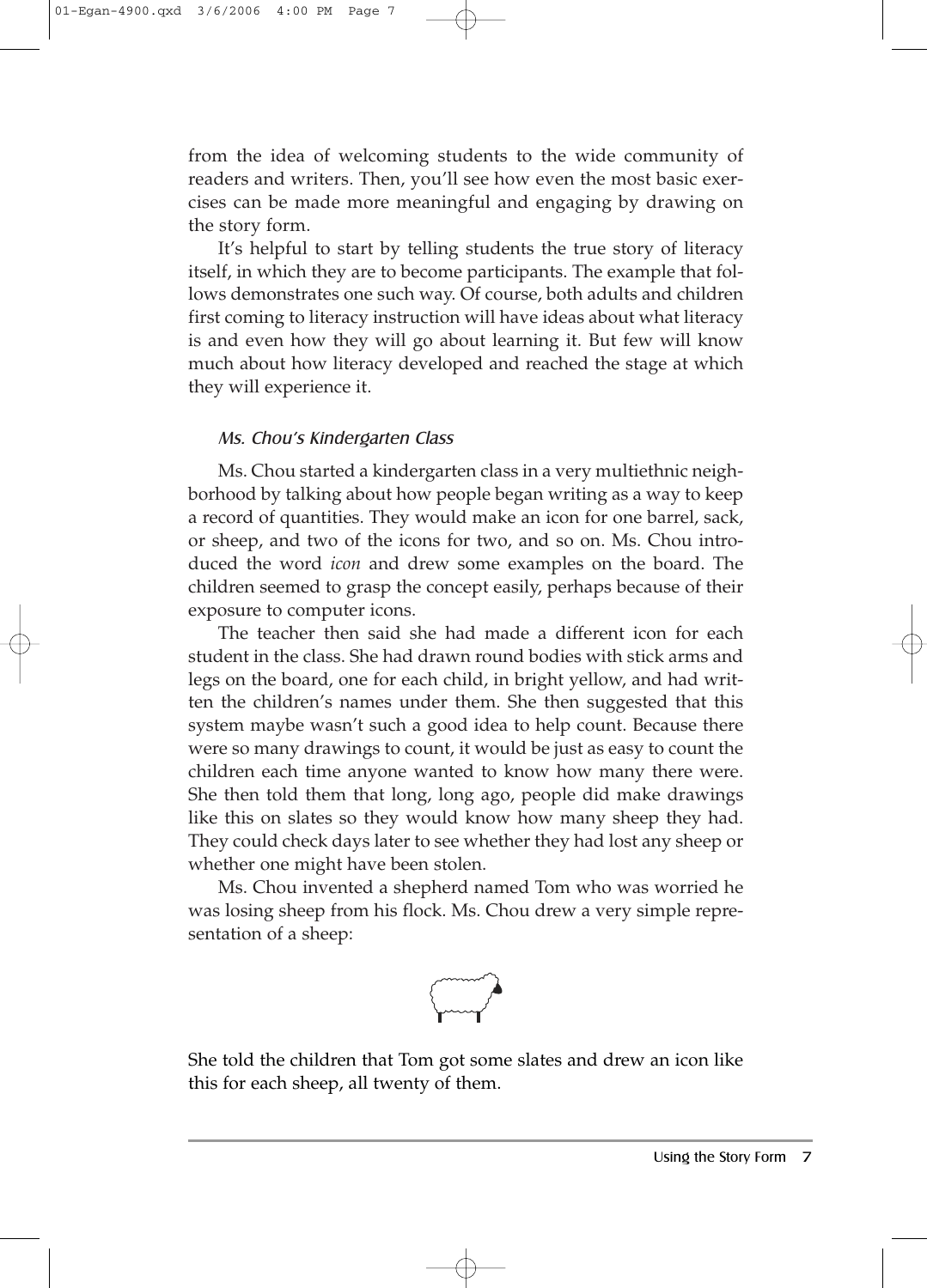

By the time Tom had finished drawing, he had lots of slates, and it was quite a task to make sure he was keeping an accurate match of the number of real sheep against the number of sheep icons. Then, Ms. Chou explained, Tom's daughter, Mary, suggested that instead of making an icon for each sheep, he should make the icon and then put next to it a simpler *index mark* for each sheep—the index was a simple line, which she drew next to her sheep icon. So the daughter showed her father that he could have a sheep icon with twenty lines next to it, one for each sheep, and he could fit it all easily on a single slate.



The children all agreed that this was much more sensible.

During the rest of the class the children seemed spellbound as Ms. Chou described the next ingenious step, when the daughter told her father about a new system that she had heard about. This was the invention of using *symbols* for numbers. These symbols would replace the index marks. Ms. Chou showed how the daughter taught her father about this even easier way of keeping a record of how many sheep there were. She wrote "2" and "0" to replace the twenty index lines. So it became possible to record quantities of objects quite compactly in writing.

$$
\begin{pmatrix} 1 & 0 \\ 0 & -1 \end{pmatrix}
$$

8 The Cognitive Tool Kit of Oral Language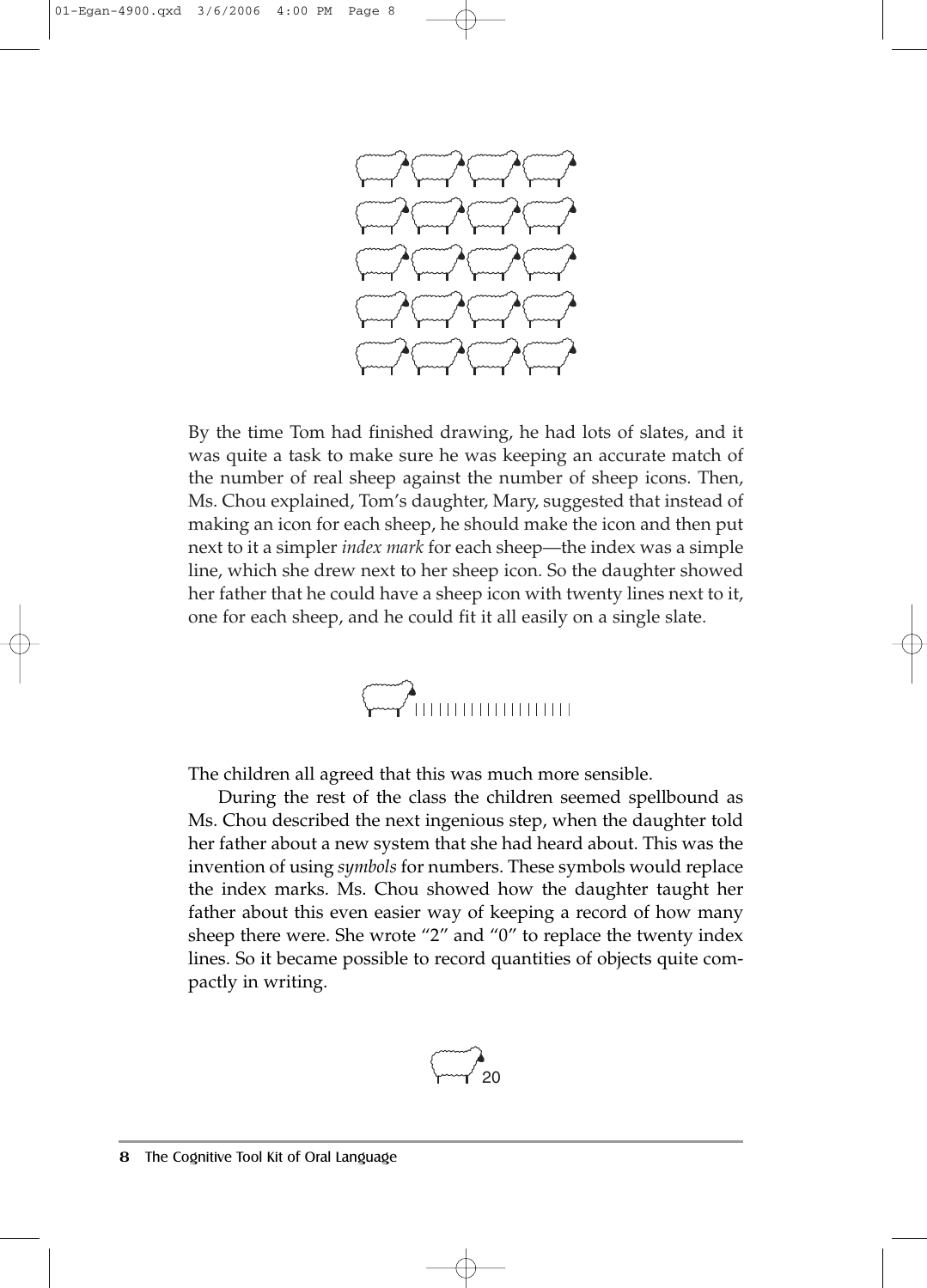The class went at a slower pace than suggested here, of course. But by the end, when Ms. Chou asked the children whether they'd like to learn the symbols that Mary taught her father, the children were all eager to learn this neat trick, knowing of course that it was a trick every adult had learned how to use.

Ms. Chou didn't need to make up a complicated story in order to personalize the ingenuity involved in counting systems. After all, individual people long ago did invent these progressively more complex yet also more simple and effective tools for counting objects. Her simplified account of the historical development helped get over a common problem: many nonliterates assume that each word represents a thing. You can see this assumption among children learning to read today. If the teacher writes "Three little sheep," tells the children what the writing says, then rubs out one of the words and asks what the writing says now, many children will spontaneously say "Two little sheep" because two words are left on the board (Olson, 1994).

The remarkable story of literacy can be told in all its intriguing ingenuity in a manner that is easily engaging to students. The purpose of the story-form is to connect students' emotional commitment to that ingenuity and for them to see themselves as becoming a part of this remarkable adventure. (The foregoing example is extended in a later chapter to show how to use such an elaborated story to engage students' imaginations in literacy in general.)

But this is just using story as a general introduction. We can use it equally effectively for the simplest and most detailed practical activities. The stories we create do not need to be riveting, knuckle-whitening thrillers but, rather, can be quite simple accounts of people engaged in everyday activities. Obviously, the more entertaining we can make the stories, the better.

#### Mr. Rodda's Adult Literacy Class

Mr. Rodda wanted to show his class of adult literacy learners how to form plurals. Usually, teaching basic word features is taught mechanically, but it requires only a little thought to recast those activities into stories. Instead of simply giving the learners a list of singular words and asking them to write the plural forms, Mr. Rodda took a list of singulars and wrote them into a brief story. The students were then asked to recast the story using plurals. In Mr. Rodda's class, the word list included *woman*, *stone*, *my*, *he*, *I*, *boy*, *pencil*, *brother*, *paper*, *friend*, and *plant*.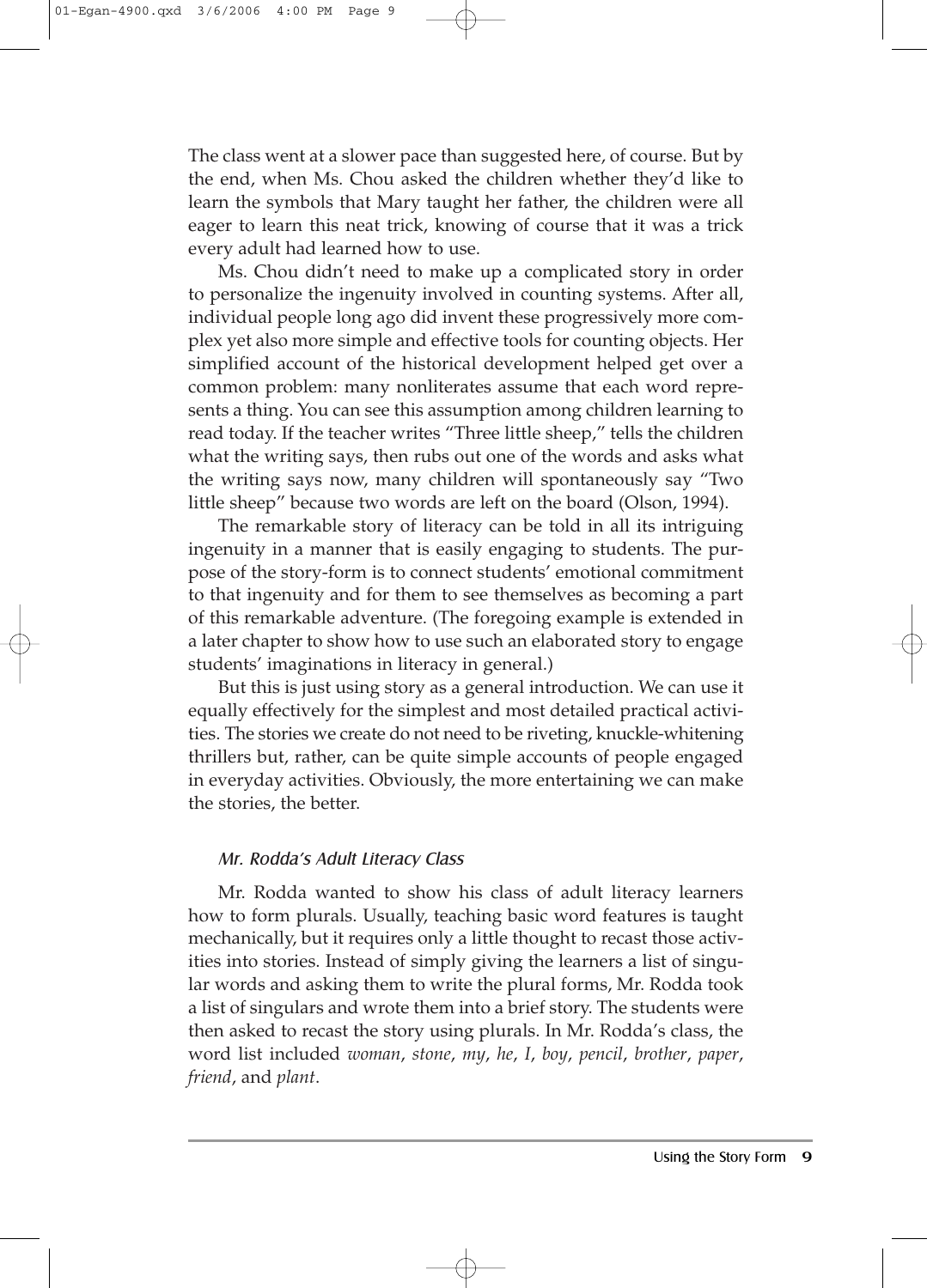Instead of putting the words in a column, with a blank space in which to write the plural, Mr. Rodda wrote a story in which he underlined the words he wanted the students to write in the plural. He asked them to write out the story again with plurals where he had underlined the singulars.

A woman went down to the river to get some water for a plant that looked too dry. A boy sat on a stone with a pencil and paper. The woman asked the boy what he was doing.  $\frac{m}{2}$  am writing to my brother," the boy said. "But you can't write," the woman replied. "That's all right," said the boy. " $My$  brother can't read."

It's important to mention that when Mr. Rodda performed this activity with his class, fewer than half of the students could understand it in written form, as demonstrated. For most of the students, Mr. Rodda read the story, and the substitution of plurals was done orally.

To adapt this exercise for another literacy lesson, in which we wanted students to select from a set of words the best word to fill in blank spaces, the students might be more readily engaged if the blanks appeared in a simple story rather than in disconnected lists of sentences.

The foregoing example demonstrates one way to make a list into a story in a simple way. The form of the story used—drawing on another of the cognitive tools we'll discuss later—is the *joke.* You don't need to use jokes all the time, but they do lighten the learning load a little now and then, and our students at an adult learning centre in a Vancouver suburb certainly appreciated them. In fact, we learned that many of the students really looked forward to the classes because they knew they would hear a lot of jokes as they learned.

Much of the humor in the examples to follow, and especially in those found in the Appendix, is real "groaner" stuff. But it is exactly what really engaged our younger students, the four- and five-yearolds particularly.

Any of the routine exercises of early literacy that are usually presented by some drill method can be made more engaging and meaningful if put into a story context. Again, not *all* activities need to be story-shaped, and the challenge of inventing stories for all activities could be a little intimidating. Two points may be made with regard to this last concern: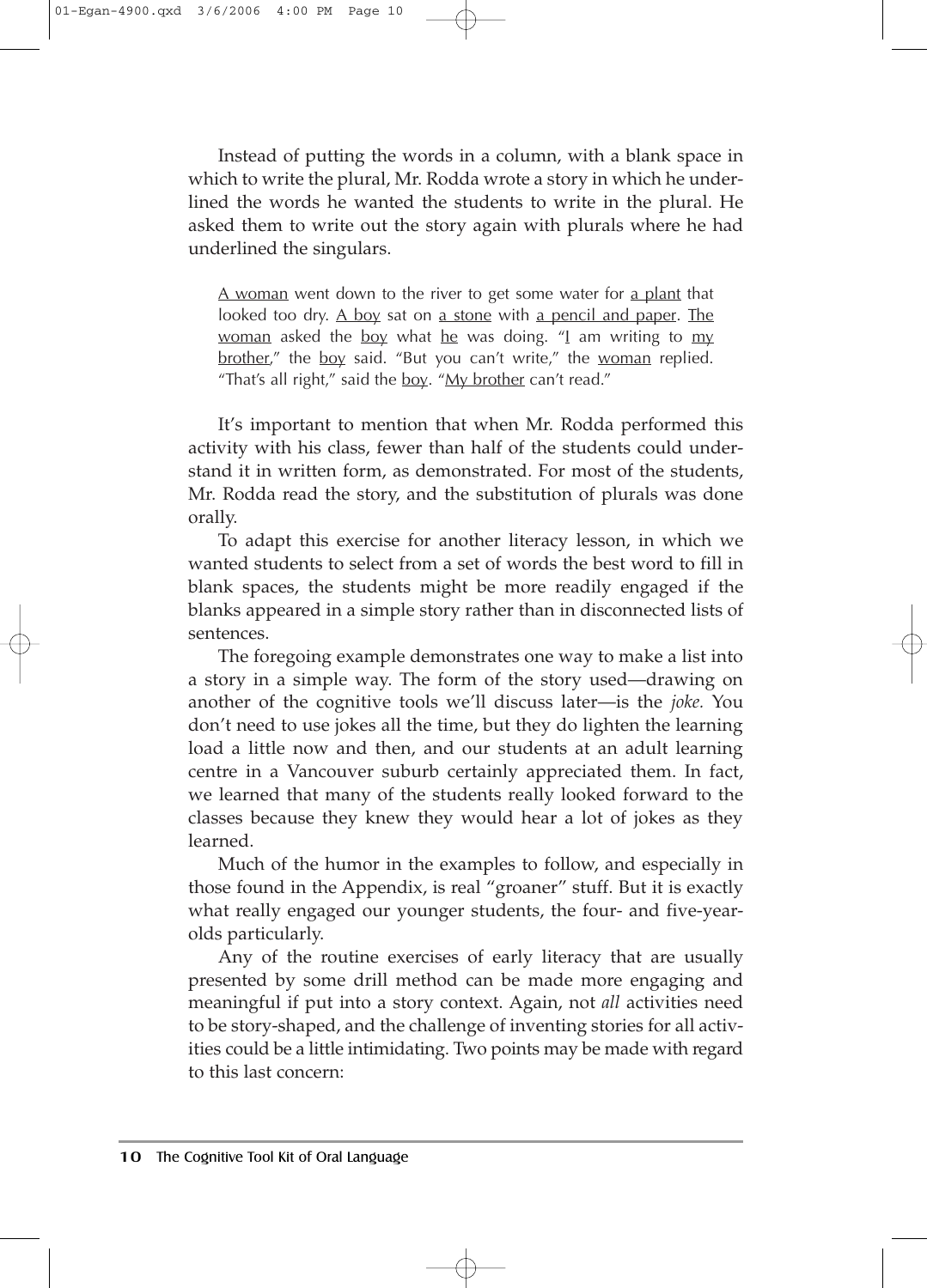- 1. With even a small amount of practice, it becomes easier to think of activities and exercises in story form. It is, after all, an older and more basic form of human thinking than almost any other we know of.
- 2. If these principles are found to be persuasive, no doubt many more materials will be published for teachers with story form examples.

## **Inventing Comic Characters**

Any teacher can invent a stock comic character who has come from another country or another planet and is trying to learn about the local language and its written form. So whenever any new and complicated task is to be started in class, the comic character can be reintroduced and a story told to describe how he or she goes about learning it. Take the common English word ending, "ough." Our comic character, Bea Wildered, sees "ough" written in the word *through* and asks someone how it is pronounced. "Oo," she is told. She feels confident that she has learned this odd set of letters—until she hears someone talking about the bough of a tree. She asks how *bough* is spelled. "But that must be 'boo'!" she thinks. She is bewildered and walks towards a noisy demonstration where someone is carrying a sign saying, "We have had enough!" She wonders, "We have had 'enoo' or 'enow'?" When she asks a friend which one is right, she is told the word is pronounced "enuff." And so one can go on, with our character becoming gradually crazier as she begins to wrestle with the thor*ough*ly confusing English spelling and pronunciation, in which she still has to discover bought, cough, dough, hiccough, slough, and on and on. I have been told there is an *I Love Lucy* show in which Lucy's husband is trying to read to their son and running into just this "ough" problem.

The story here is simply a matter of having an invented character, a series of related incidents, and the character's emotional responses. One can—in cases where there is a rule or a common pattern (as in "i before e except after c")—have the character discover the rule or pattern and so avoid the punishment for misuse, whether it be as simple as humiliation or as extreme as a speedy retreat to the home planet, or whatever else the teacher and children determine. It would be important, of course, not to make the difficulties seem insurmountable!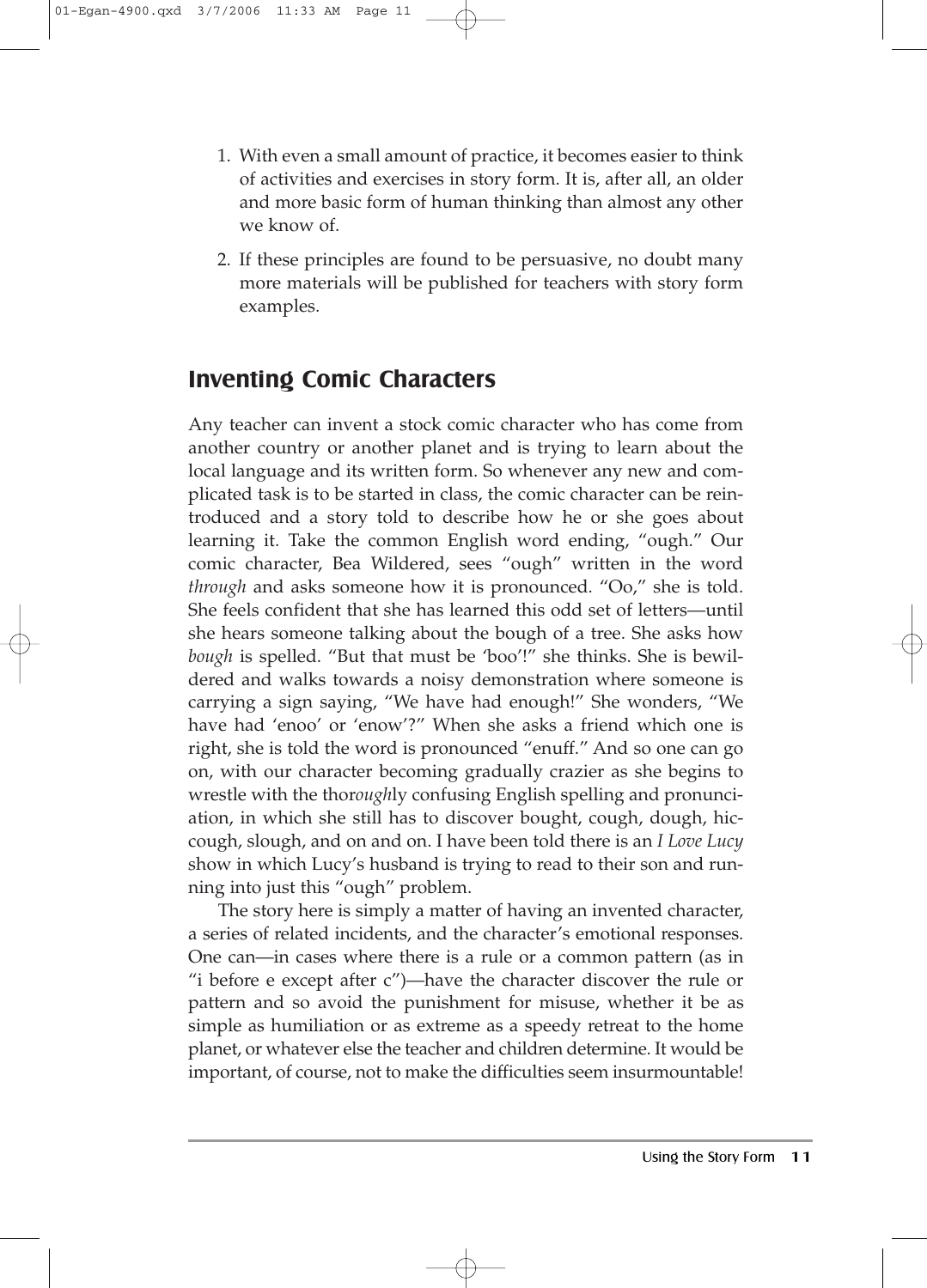The character can be made to suffer the same difficulties the students are to encounter and can be shown to be successful by recognizing in minor dramatic ways the particular lesson the teacher will then go on to reinforce with the students.

## **Personifying Elements of Language**

Another option is to make the letters or phonemes become the characters in the story. Many first-grade children experience difficulty with phonemic awareness and are unable to remember that certain letters, when paired together, make a sound unlike either letter alone. The teacher could create a story to explain such anomalies. For example, one might tell a story like the following to explain the "th" sound:

The Letters T and H don't get along very well. One day their teacher, Ms. Rules, caught the letter T sticking his tongue out at the letter H. She tried to get them to talk out their problems, but whenever they were together, one or the other was sticking his tongue out. All she could hear T saying was /th/ (as in "this"). Even H, who was usually rather quiet, started sticking his tongue out at T and saying /th/ (as in "thanks"). To this day, whenever T and H are together, they stick their tongues out at each other and behave very improperly––making sounds that sound nothing like the /t/ and /h/ sounds they are supposed to make.

After the story, the children could be asked to create an image in their minds (and possibly also on paper) of the two letters together sticking their tongues out.

## **Creating a Literacy Adventure**

Stories can have even more imaginative and emotional engagement. One of the tricks of literacy is the recognition of words as arbitrary sounds that we have invented for our purposes. A pretend story can be set up, as Ms. Stewart did for her second-grade class, in which she and the class were explorers on a strange planet. They had discovered a weird building, and it had many rooms in it. Their job was to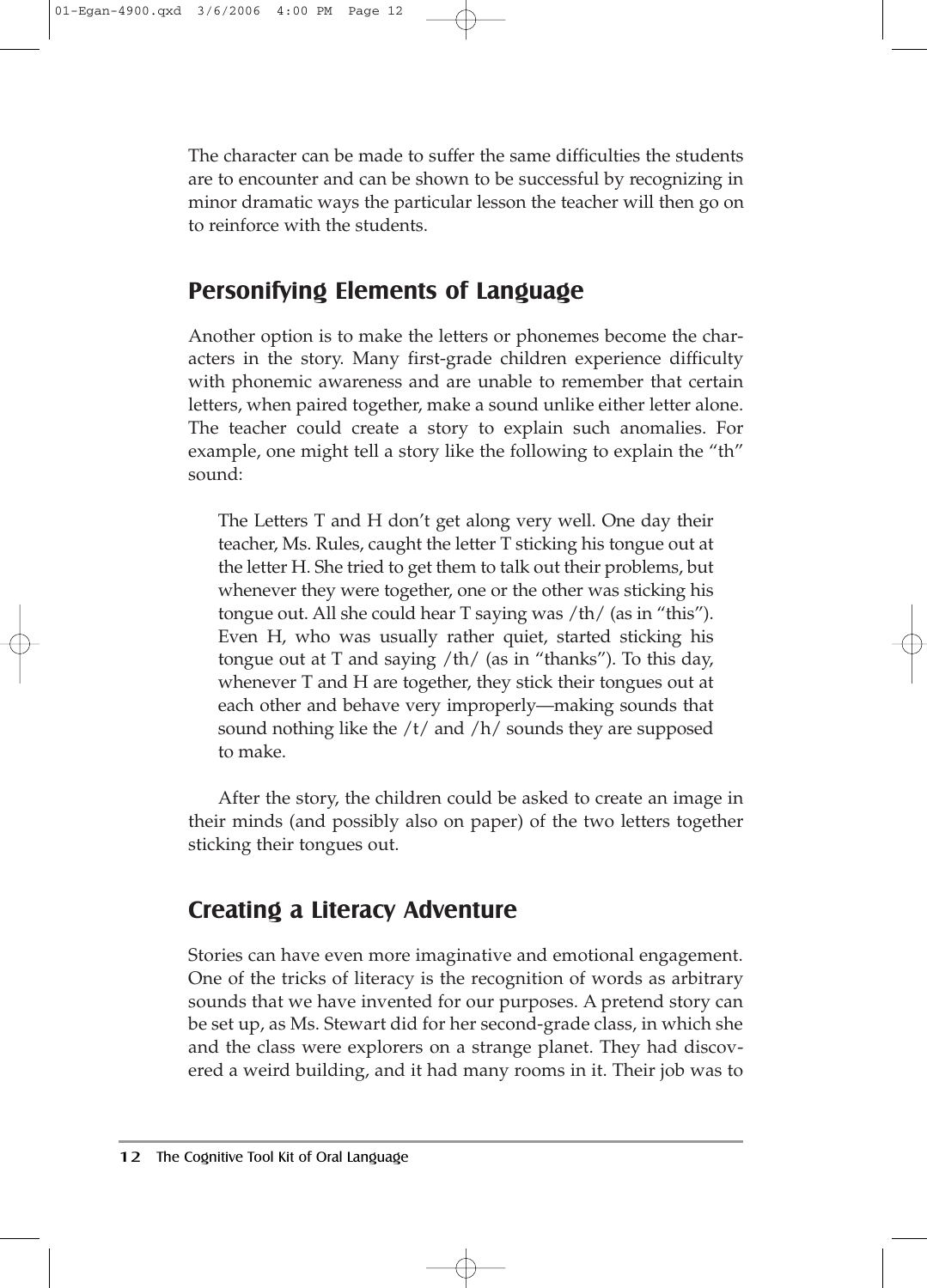determine what the building was for and to describe it for the people back on their home planet, who were excitedly following their discoveries. She drew a rough sketch on the board. They had to decide what to call it, so Ms. Stewart suggested they simply name it *école*. But what was this *école* for? Once they got inside they saw it had many divisions, each of which they decided to call a *salle*. She drew some of these *salles*. Inside each *salle* were many small, rectangular objects that were hard on the outside but then had sometimes hundreds of white sheets stacked inside. They decided to call each of these stacked up objects a *livre*.

She had also brought into class with her some odd objects that she guessed none of the children would be familiar with—a small, flat electronic machine for weighing letters or food, a Russian samovar, a pyramid clock that had ceased to work, some old English pennies, and other bits and pieces. She invited groups of students to decide what they should call these things. She wrote the names on Post-it notes and stuck them on the objects. Between each of the names they invented, she added some more information about the strange place they were discovering—for instance, the walls had invisible but still solid parts, and she called each a *fenêtre*.

Nearly all the students found it easy to remember these words while they thought they were parts of their invented language.

This lesson continued for a few classes, and Ms. Stewart gave increasing clues that she and the class were not humans and that the strange planet they were visiting was Earth, that the building was a school, and that they had learned a fair amount of French vocabulary. She also spent some time discussing the marks she had put over *école* and *fenêtre*. At one point she showed how there were a lot of words that could be given to some things that were frequently used, but there wasn't much point naming other things that weren't differentiated in use. Also she explained that an overall name was useful for things that might look different but had similar functions, but particular names were also needed for each of them, so she gave a name for "coin" and then called the big ones "pennies" and added a few "centimes."

Ms. Stewart's story had two results:

- 1. The children were given a sense of how names are given to things largely depending on their uses.
- 2. The children were delighted to discover they had been learning French.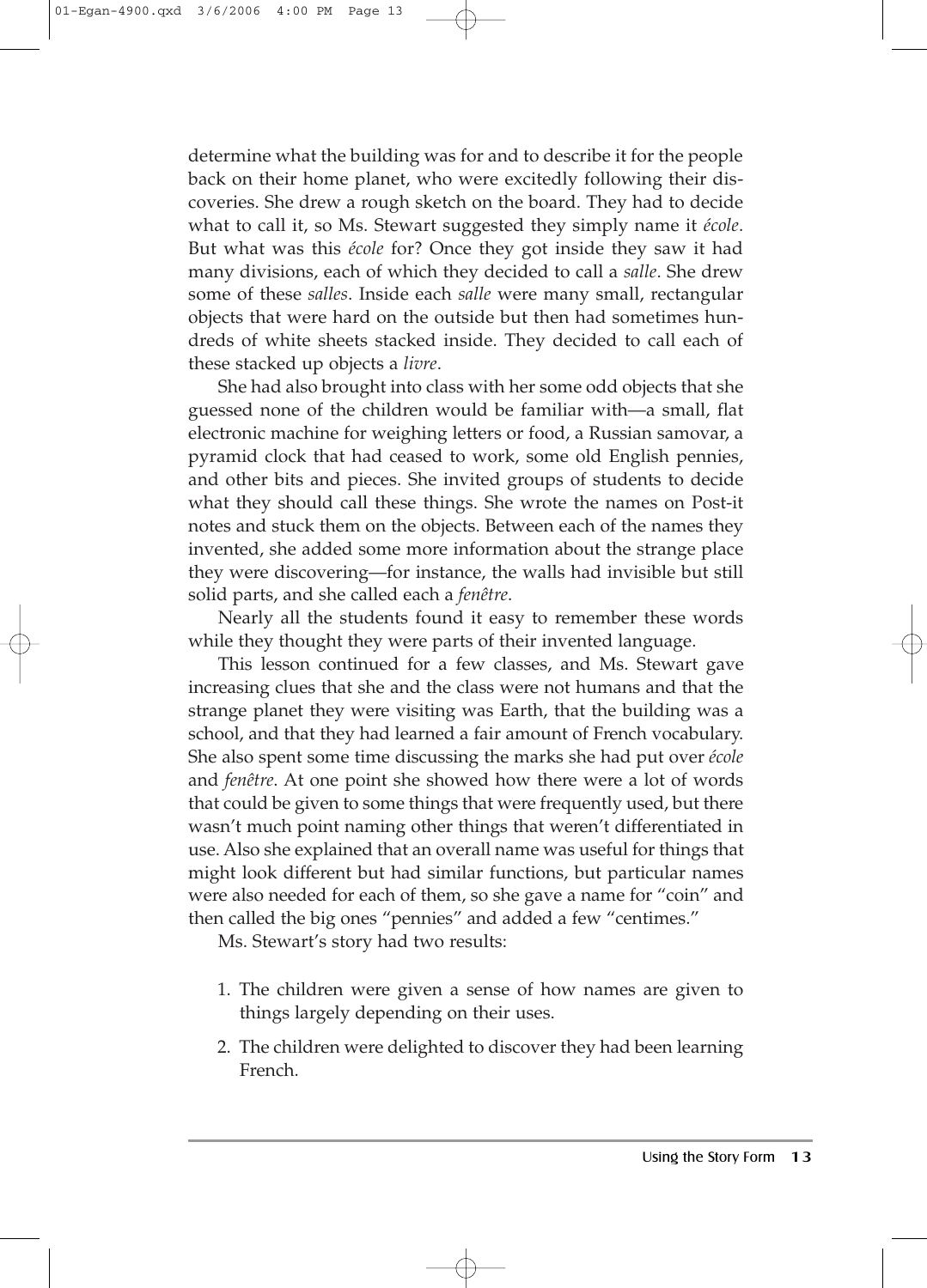They asked that their adventures on the strange planet Earth be continued for quite some time, especially after they had explored some *maisons* by traveling along some flat and smooth *rues*. They also took particular pleasure in describing themselves as aliens, with a variety of tentacles, bug eyes, and exotic colors, which Ms. Stewart spent some effort illustrating.

It might seem that teaching students some French is not much help for their learning basic literacy skills in English, but you might reflect on the number of literacy skills that were being learned in Ms. Stewart's French lessons. (As you may have assumed, she set up their situation and their search for an inhabited planet in a more elaborate way than indicated in this much-abbreviated description.)

## **Teachers, Try It Out\***

- 1. You are introducing the suffixes that indicate past tense. How can you fit this task into a story form?
- 2. You want to draw students' attention to detailed word forms, so you decide to design a class on recognizing words within words (e.g., "at" in "cat" or "ate" in "plate"). How can you fit this task into a story form?
- 3. You want to draw students' attention to differences between written and oral forms of language. How can you fit this task into a story form?

## **Final Words**

This chapter has focused on one general sense of the story in teaching literacy. There are many common accessories that could be used in lessons like those described—dress-up props, puppets, pictures, story chair or rug, and so on. Again, they've not been mentioned here because there are many excellent books that describe this aspect of literacy teaching. Instead, this chapter has looked at bringing out the emotional and imaginative importance that is at the core of literacy as a human activity.

<sup>\*</sup>In the Appendix there are suggested responses to these challenges as well as responses for every chapter in which there is a "Teachers, Try It Out" section.